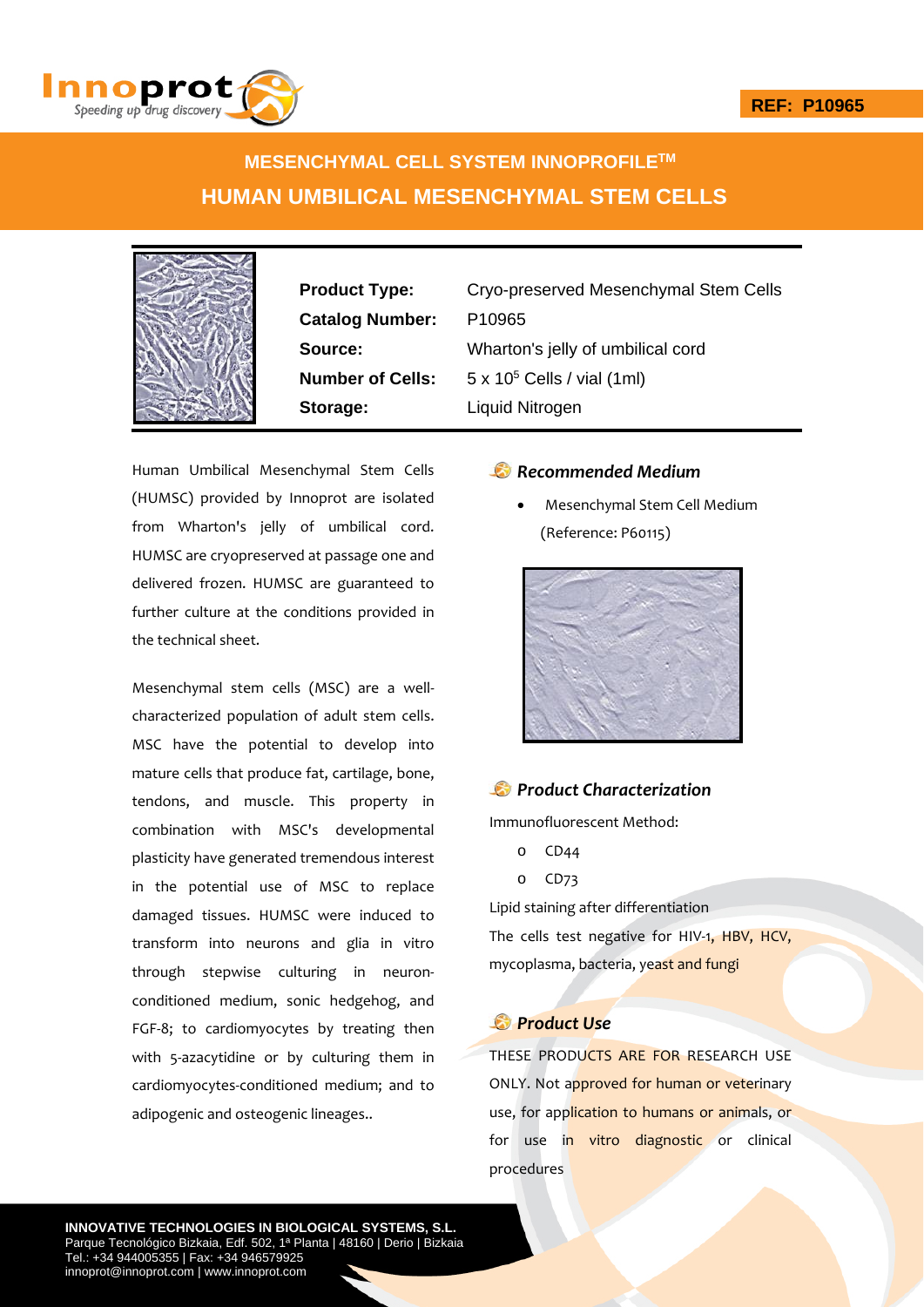

# **INSTRUCTIONS FOR CULTURING CELLS**

*IMPORTANT*: Cryopreserved cells are very delicate. Thaw the vial in a 37 ºC waterbath and return them to culture as quickly as possible with minimal handling!

#### **Set up culture after receiving the order:**

- 1. Prepare a fibronectin‐coated culture vessel (2 μg/cm2, T-75 flask is recommended). Add 5 ml of sterile Dulbecco's phosphate buffered saline,  $Ca^{++}$  and Mg<sup>++</sup>-free to a T-75 flask and then add 150 μl of fibronectin stock solution (Cat. #P8248). Leave the vessel in a 37ºC incubator overnight.
- 2. Prepare complete medium. Decontaminate the external surfaces of medium bottle and medium supplement tubes with 70% ethanol and transfer them to a sterile field. Aseptically transfer supplement to the basal medium with a pipette. Rinse the supplement tube with medium to recover the entire volume.
- 3. Aspirate fibronectin solution and add 15 ml of complete medium to the culture vessel. The fibronectin solution can be used twice. Leave the vessel in the sterile field and proceed to thaw the cryopreserved cells.
- 4. Place the frozen vial in a 37oC water bath. Hold and rotate the vial gently until the contents completely thaw. Promptly remove the vial from the water bath, wipe it down with 70% ethanol, and transfer it to the sterile field.
- 5. Carefully remove the cap without touching the interior threads. Gently resuspend and dispense the contents of the vial into the equilibrated, fibronectin‐coated culture vessel. A seeding density of  $5,000$  cells/cm<sup>2</sup> is recommended.
- Note: Dilution and centrifugation of cells after thawing are not recommended since these actions are more harmful to the cells than the effect of residual DMSO in the culture. It is also important that cells are plated in fibronectin‐coated culture vessels to promote cell attachment.
- 6. Replace the cap or lid of the culture vessel and gently rock the vessel to distribute the cells evenly. Loosen cap, if necessary, to allow gas exchange.
- 7. Return the culture vessel to the incubator.
- 8. For best results, do not disturb the culture for at least 16 hours after the culture has been initiated. Refresh culture medium the next day to remove residual DMSO and unattached cells.
- 9. A healthy culture will display fibroblast‐ like morphology, usually in scattered single cells rather than a homogeneous bundle or sheet of cells. Cell number will double after two to three days in culture.

### **Maintenance of Culture:**

- 1. Refresh supplemented culture medium the next morning after establishing a culture from cryopreserved cells.
- 2. Change the medium every 48 hours thereafter, until the culture is approximately 50% confluent.
- 3. Once the culture reaches 50% confluency, change medium every day until the culture is approximately 90% confluent.